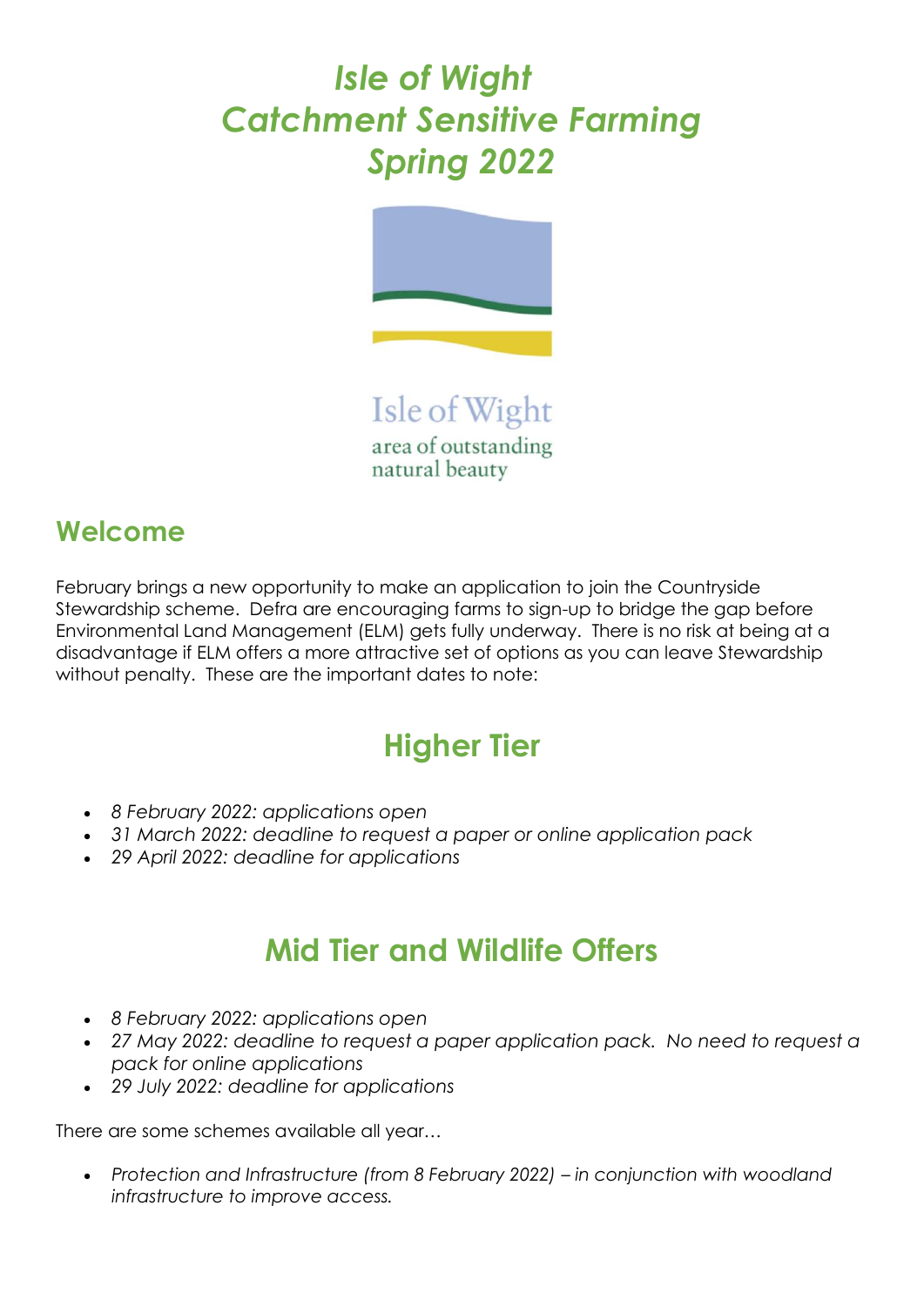### **Capital Grants (from 8 February 2022)**

These capital grants include...

**Boundaries, Trees and Orchards item group** of which hedge laying, coppicing, gappingup, coppicing bankside trees and tree surgery are most likely to be of interest.

Water quality items - this includes 40 different grants from sediment traps to water storage tanks and pesticide washdown infrastructure.

Air quality items – the six items include an automatic slurry scraper, flooring for livestock buildings and covers for slurry stores.

**Woodland Tree Health** grants are one-off payments towards the cost of restocking woodland after a tree health problem or felling diseased trees or rhododendron control

**Woodland Management Plan** offers a minimum £1,000 to produce a plan which can include the license necessary for felling. It also enables the Stewardship 'Woodland Improvement' grant to be accessed with a further payment of at least £1,000/year for woodland between 3 and 10ha and a further £100/ha/year for areas more than 10 ha.

Note, owners of SSSI woodland will require the plan to be in place when applying to join Countryside Stewardship and this must be submitted to the FC in the year before the Stewardship application window opens.

**Farming in Protected Landscapes** - This grant scheme, administered by the Island's Area of Outstanding Natural Beauty (AONB), is continuing to roll out funding for a wide range of farm-based projects. Funding will continue in 2022/23 and the next financial year. A high uptake will confirm to Defra that farmers are keen to support environmental management across the Island's landscape.

 $See...$ 

https://www.wightaonb.org.uk/farming-in-protected-landscapes/

... where the application form can be completed or printed for posting to the AONB.

CSF can arrange a completely free visit by qualified external consultants to advise on soil and nutrient management planning, slurry/manure handling storage, machinery testing and calibration (fertiliser and manure spreaders), soil sampling and slurry/manure sampling and analysis. Contact us for further details.